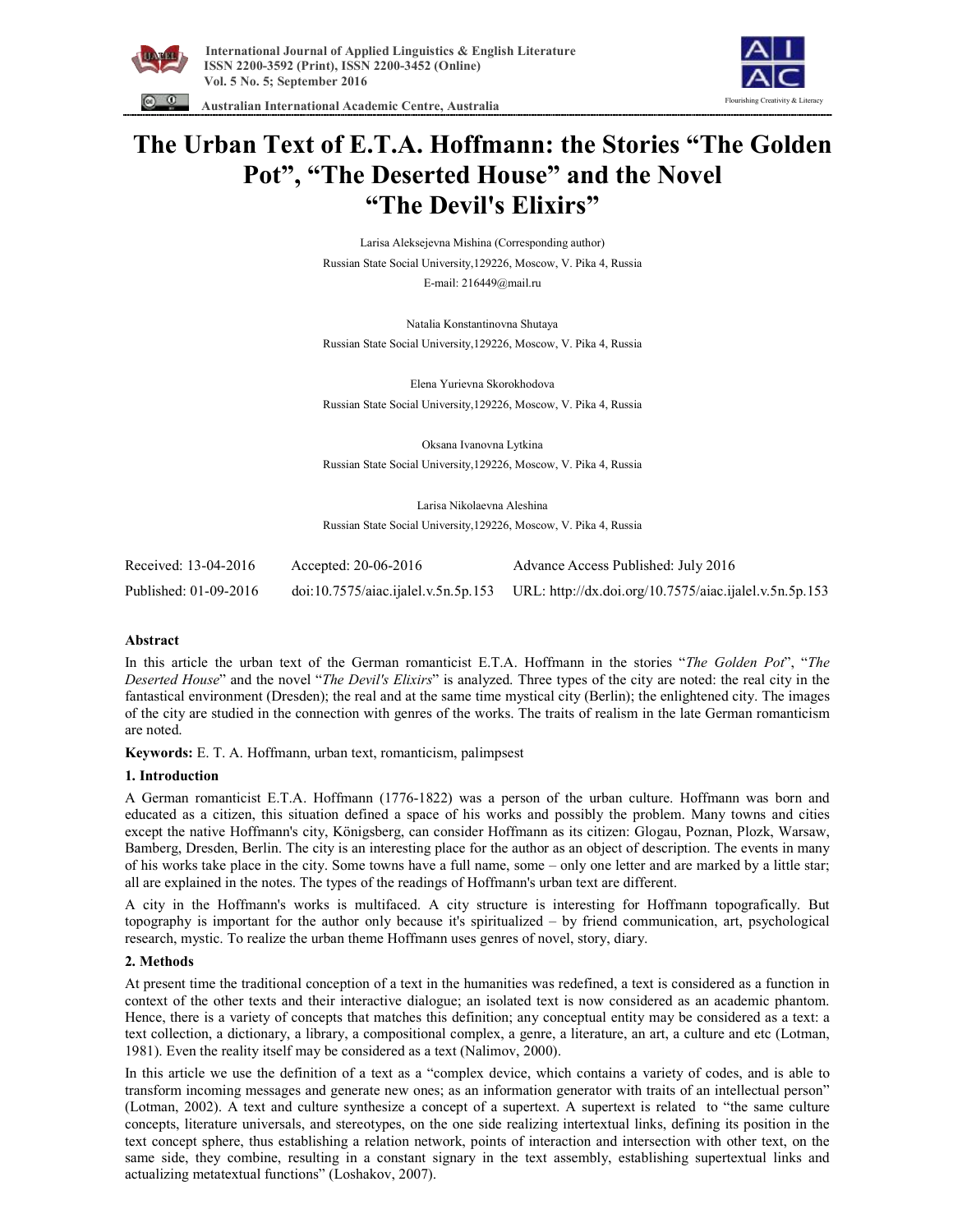Works of N.P. Antsiferov (1991), Yu. M. Lotman (2002), and V.N. Toporov (2003) were the first supertextual studies. They were dedicated to the St. Petersburg urban text in the Russian literature. They were followed by works on Crimean (Lyusiy, 2003), Italian (Kryukova, 2007), Venetian (Mednis, 1999), Permian (Abashev, 2000), German (Lebedeva, 2002) ones and others.

# **3. Results**

The authors have studied urban texts in the stories *"The Golden Pot"*, *"The Deserted House"* and the novel *"The Devil's Elixirs"* by E. T. A. Hoffmann. The urban text of any of these works has its unique appearance. In *"The Golden Pot"* the real Dresden is depicted, which can be recognized by the names of streets, squares, gates and bridges. Dresden is connected to the upper world. Hoffmann considers opening of it to a reader his main purpose. *"The Deserted House"* is devoted to Berlin, but the author is interested in mysteries, so he shows obscure places and situations alongside with the places of interest of Berlin. *"The Devil's Elixirs"* depicts a new for Hoffmann kind of city: a baroque residence city. The image of the city combines real and ideal traits. The status of a ducal residence as an enlightened town in the scale of values of Hoffmann is extremely high.

# *3.1 Dresden in the story "The Golden Pot"by E.T.A. Hoffmann*

The story "*The Golden Pot*" (1814) was written by Hoffmann in Dresden and about Dresden. Hoffmann noted in his diary: "I am ill and at home — but I successfully began the tale "*The Golden Pot*" (Gunzel, 1987). The circumstances in which this work was formated are dramatic – there was a war, one of the episodes of the Napoleon wars. After the defeat in the Battle of Peoples at Leipzig 16-19. Oct. the Frenchmen didn't give up resistance. Dresden is sieged, it's hunger in the city, camp fever. In the letter to K.F. Kunz from the 17<sup>th</sup> November 1813 Hoffmann writes about the following facts: "...Even during the last week before the capitulation 200 citizen have died, in the hospitals 200-250 died every day, so the corpses mounted at the cemetery in Neustadt..." (Gunzel, 1987).

Nothing from the resonances of this terrible time gets in the novel: the Hoffmann's world as a snail is hidden from a war, from all the shocks of the reality. Existing within the confines of the Dresden's war space, Hoffmann lives at the same time in the parallel world – in the same Dresden, where the war is "removed" (Mishina, 2012).

Such Dresden – a city as it is – he makes a scene of action in "*The Golden Pot*". The Hoffmann's heroes are mostly shown on the pleinair, they don't move in the room or within the house but mostly in the city. The actors of the novel walk along the river, across the bridge or in the garden, go through a gate, along the streets and squares, go to a market or to a suburb; as far as Dresden isn't a fictional city but real, so all the city names in the work are real: river Elbe, Elbe bridge, Linkscher Bad, Linkscher Garten, Koselscher Garten, Antongarten, Schwarzes Tor, Seetor, Pirnaer Tor, Schlosstrasse, Neuer Markt, Neue Stadt, Pirnaer Vorstadt. The key places are Elbe, Elbebrücke. Schwarzes Tor. The most important events of the novel take place there: a clash of the main hero Anselmus with a witch Lisa at the Schwarzes Tor, that's a beginning of the action; the first meeting of Anselmus with the envoys of the fantastical world – the emerald snakes – on the shore of the Elbe; the Elbebrücke is tied with the mystical events such as a visit of Veronica to the witch Lisa; a disposal of the attributes of the witchcraft (pieces of mirror) and staying of Anselmus in the glass can.

The most important element of the structure of an European city is a house. Philosophers and cultural historians write about a special attachment of the Germans to their house. G. Gachev in his work "National images of the worlds" thinks, even a German word is "like a house": "As Haus – a vocal closed by consonant walls, Gans, Fritz, Wolfgang, Traum, Verstand. A word is constructed of the closed syllables" (Gachev, 1998).

G. Gachev compared the German with the Italian, which words consist mostly of the opened syllables, and then compared a Southern and a Northern way of life and house: "An openness of a life and manners and houses (colonnades, porticos) – all is in the open air – the opened syllables of the words correspond. In the Northern climate the people are closed, they close a door and their inner life, where it concentrates as at the fireplace (Gachev, 1998). A typical German house in the novel is the house of the Conrector Paulmann. A reader knows much about this house: it is situated in the Pirnaer Vorstadt; the house is peaceful, an order is kept by the daughters of Paulmann Veronica and Franzchen; the house is welcoming and hospitable. This general image consists as a mosaic panneau of different, sometimes fugitive notes of the author. By reading about the cabinet, cups and coffee-pot, stove with the creaking register, about the pretty shuttle of Veronica, it's easy to imagine a hospitable house. Even written by the author about the house of the Сonrector Paulmann – "engagement at the smoking soup plate" – creates a feeling of coziness.

A cozy house can't be not filled with things. It's known, that Hoffmann, following the Jena romanticists, adheres to an aesthetics of life, not to an aesthetic of thing. Nevertheless a thoughtful reading of his works makes to find in them also an aesthetics of thing, succeeded by the writer not only from the Heidelberg romanticists, but also from the German literature of the XVIII-th century. By acknowledging the expansion of the material world in the Hoffmann's work, F.P. Fedorov writes: "...At Hoffmann appears a poesy of corporality, way of life...an art leaves the romanticism but doesn't come to the realism; this art situated in the interval art receives a name Biedermeyer" (Fedorov, 1988). This process A.V. Mikhailov names "domestication" of the German romanticism (Mikhailov, 1997).

Hoffmann shows precisely a situation of every house, that figurates in the novel: Paulmanns live in the Pirnaer Vorstadt; Veronica, after marrying registrator Heerbrand, - at the Neuer Markt; a witch Lisa - at the Seetor and an archivist Lindhorst - in the direction of the Schlossstraße. As it was in the medieval traditions a house isn't depersonalized, isn't marked just by a number. "Almost every house had its own "face": a coat of arms over an entrance, a figure of a saint, Virgin Mary, a lion...The houses were named as: "White deer", "Black horse", "Three swans" ("A City in Western Europe Medieval Civilization", 1999). The houses were recognized by its outer look, or by a name, or by a specialty of place, where it stood. The address of Lindhorst in "*The Golden Pot*" is a "far old house".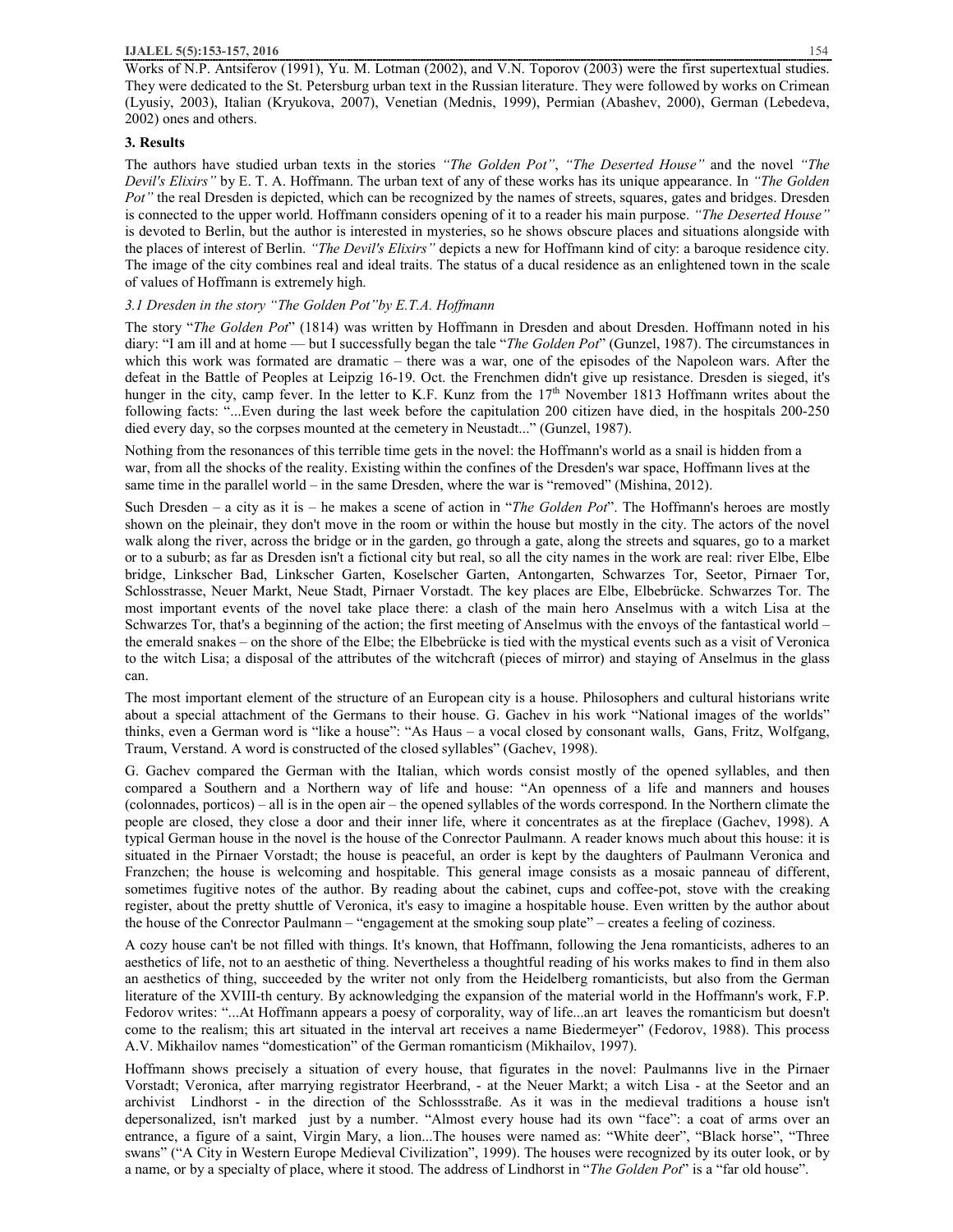There is no information in the novel about only one personage – main actor Anselmus. It's not precisely known, where his house is situated and what it is. The writer says about it only with words: "small room" and "poor bed". It's hardly that Hoffmann wanted to show an income inequality between the participants of his intended action. Most likely that the writer was guided by the desire to show that the world of the common things, a traditional house isn't for Anselmus – an authentic coziness and authentic beauty wait for him in the world for the chosen ones, in Atlantis. "Guck in deinen Topf" (Graf, 1960), says a German proverb that is translated as "Everyone spins his yarn", and verbatim means "Look in your own pot". A direct correlation with the name of the story "*The Golden Pot*".

#### *3.2 Berlin in the Hoffmann's story "The Deserted House"*

The structure of a medieval city is seen in every urban Hoffmann's story, but there is always an individual action in these decoration, and this action goes out of the city borders. That's why the story is included in the two circles of Hoffmann's works - "The Berlin stories" and "The night stories".

Noting Hoffmann's interest to a city, Honore de Balzac who was also an urbanist named the German writer "Berlin teller" (Gunzel, 1987). In the Hoffmann's stories "a Shakespeare's gallery of images of the Berlin life is opened. The names of Berlin squares and streets, drinking houses and bakeries, the names of the bankers and antiquarians constantly are used..." (Gunzel, 1987). The author brings to a reader a soul of the urban life. There is not only "topography of the city", but an order of the urban life, a common image of Citizen in the story. The inner state of the author in this period-1816-1817-was calm and joyful and it helped Hoffmann to include himself into the urban atmosphere. "...And I could give a full freedom to my old passion to walk alone along the streets, to stop at every hang picture, at any announce or to enjoy learning the faces I met and to define the future fate of these people" (Hoffmann, 1992), - this passage from the story*"The Deserted House"* is of course autobiographical.

Every personage in the story "*The Golden Pot*" goes his own directions, has his own way of life. But in the story "*The Deserted House*" the image of Citizen is created. Hoffmann knows, when a Berliner walks, visits bakery, in what he is interested. A Berlin citizen is together with the teller in the two main scenes, when he opens the mysteries of the "*Deserted*" house.

A picture of the urban life in the novel "*The Deserted House*" differs from this picture in "*The Golden Pot*" by once more main element: an action takes place not only at open air or in a private house, but in the public house, for example, in the former bakery of Fuchs, that is situated in the Unter den Linden, 8, near the " *Deserted House*", number 9 (Lagutina, 1992). "The Berlin bakeries in the beginning of the XIX-th century were very important in the urban life, it was possible not only to eat sweats, to drink a cup of tea or a glass of wine, but to exchange news. Businessmen, merchants and statesmen visited the definite bakeries, journalists and writers – another bakeries, officers - their bakeries, aristocratic young men – their bakeries" (Lagutina, 1992). In the Berlin bakeries the teller receives an information about a supposedly deserted house and met two of its inhabitants – the old valet and the old dog, which appearance destroys definitively a hypothesis about its uninhabitness of the house.

An opening of the public houses meant an appearance of the new type of a citizen – a man who had to meet and serve the clients and deal with them. In the novel of Hoffmann this is the salesman, a brother of the bakery master. Although the author makes no allusion on his look and character an image is full. A hero is put by Hoffmann in such circumstances that he characterizes himself – later one names this method, offered by G. Flaubert, "indirect feature" and his manner - "objective style". The salesman speaks about the strangenesses of the neighboring house, then serves the "decrepit unsocial manager", who entered the bakery with a dog, – and we see an attentive to all, accustomed to all sorts of strangenesses man with an analytic mind, he's also artistically educated, he knew many excellent singers in Italy, France and Germany" (Hoffmann, 1992). As it is known in the conception of the Jena romanticists and in the aesthetics of Hoffmann an interest in music is the most important characteristic of a person.

The bakery in the description of Hoffmann looks out rich, it's decorated with the mirrors, in the crystal vases are candies. At the same time a room is "domesticated"; the writer himself spent many hours of his life in such institutions. The Hoffmann's phrase "blowing at this time a hot foam from the served to me chocolate" (Hoffmann, 1992) completes a picture of coziness and comfort. The writer loved "beautiful things in the widest understanding". His first biographer Julius Eduard Hitzig writes about it:"Being already sick he dreamed about the structure of his new apartment...he wanted to decorate one of the rooms with household goods in the old German style on his own taste" (Hitzig, 1988).

Berlin in "*The Deserted House*" stands farther from the medieval city structure than Dresden in "*The Golden Pot*". It isn't closed in the ring of gates; in the tale only one gate, the Brandenburger Tor are mentioned. There is a wide avenue, Unter den Linden, in the city center. The houses in Berlin have a numeration. Nevertheless the absence of the "names" doesn't level a meaning of a house. Hoffmann admiringly tells about fabulous buildings in the main street: here the wealthy people, the envoys of the "mighty countries" are living, the best hotels are situated; here is a luxury life. The uglier looks in this row the house, that became an object of learning of the author: "Imagine, Hoffmann writes, a pinched between the high beautiful buildings low little house with four windows by the side at the gate, that replaced a door to the house, there was no bell as is the case, even no doorknob" (Hoffmann, 1992).

That is the initial image of the house. There are several of them in the novel. As a suite of rooms appears in the house of Lindhorst, a suite of events appears in the deserted house. The events that happen in both houses are wider, than the houses' physical limits. Nevertheless, "*The Golden Pot*" describes a hidden upper world in details, which are unlikely for the Berlin tales. They do not let the reality transform in the fantasy world (The History*,* 1978). They still have a niche that only a mystical essence can fill. In "*The Deserted House*" mystical traits of a human soul are such essence. Hoffmann made them as interesting for his beloved reader, as Atlantis.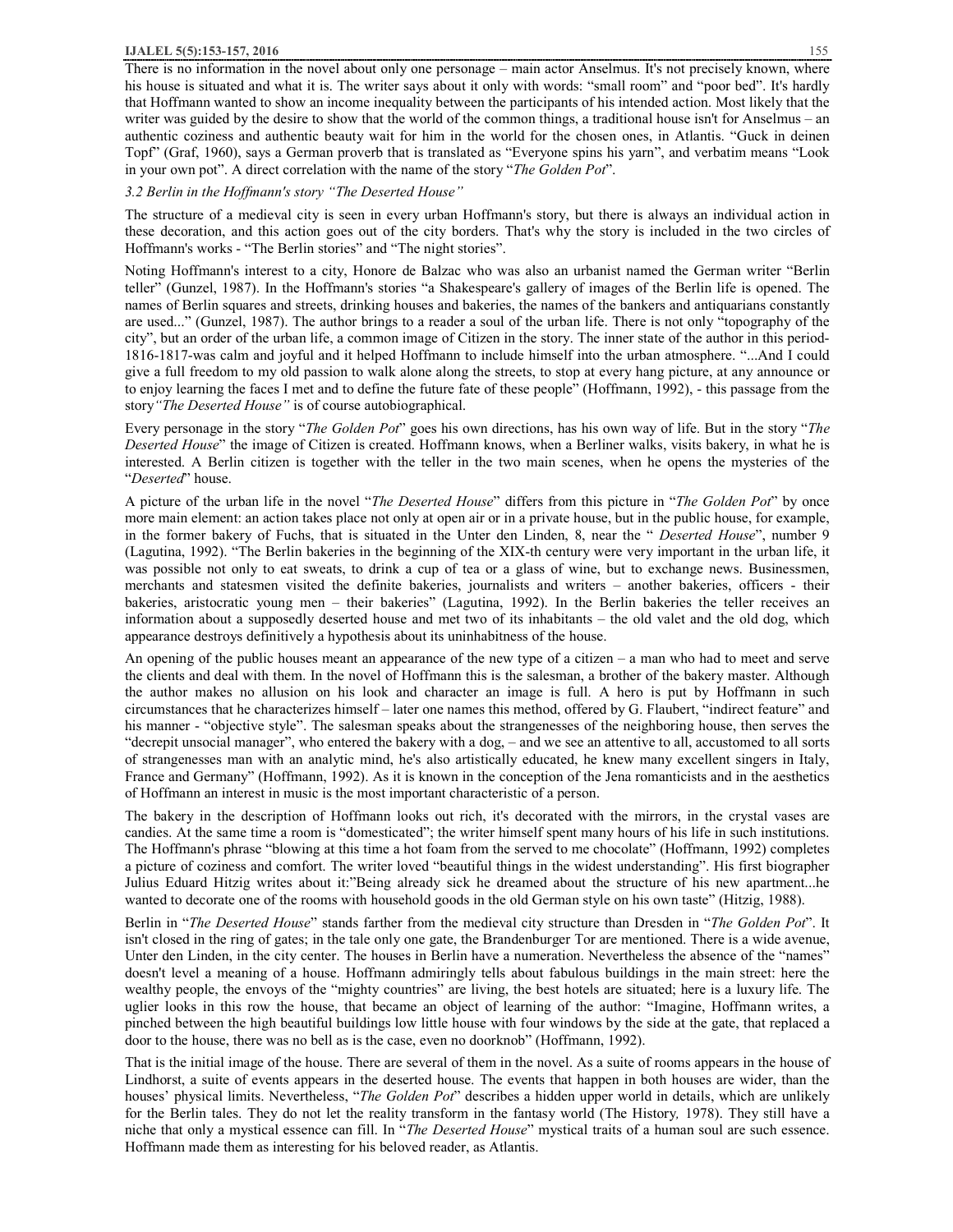#### **IJALEL 5(5):153-157, 2016** 156

# *3.3 The enlightened residence-town in the novel of E.T.A. Hoffmann "The Devil's Elixirs"*

In the novel "*The Devil's Elixirs*" appears a new kind of city: a baroque residence-town, visited by the main actor of the novel, monk Medardus, during his dramatic journey (Mishina, 2013). A more deeply than in his previous works social and geographical characteristic of a town is possibly tied to the changes of the literature method of the writer. The approaches of the late German romanticists to the realistic conception are noted by the researches. A discovering of the reality by the German artists of the 1810-1820-s F.P. Fedorov considers as a "discovering of a power of the reality over a man" (Fedorov, 1988). V. Mikushevich notes an "eccentric but fully motivated" realism in "*The Devil's Elixirs*" (Mikushevich, 1993).

Duchies were one of the components in the disjointed Germany of the XVIII-th century. The duke residence becomes almost the main point in the travel of Medardus. Here the very important events take place, the deep layers of the very involved family history of the main character are opened. The observations of Medardus and also narratives of the keeper of the duke's painting gallery are filled with facts and reasonings. To a certain extent this material lays off the artistic structure of the novel – here are the political, economical, organizational and moral sides of the court life so fully depicted that the handwriting of Hoffmann lawyer, analytic is seen.

The life in the duchy is so well thought-out and variable that one can name the residence a place of enlightenment. According fully to the enlightenment conception a monarch plays the ruling role in the development of the sciences, arts and refinement of manners. A duke guides the town and residence life. His subjects note a constant change of duke's interests. His interests in architecture and gardening, then in theater, music and painting, all having a practical result are showed in the novel from two positions: on one opinion it's absence of the superficiality and soul depth; on other opinion - "exclusive soul moving" (Hoffmann, 1992).

The author, however, is not interested in others' opinions of the duke. Hoffmann values such kind of a personality: an open-minded, educated monarch, a sponsor of arts. Such person was not a representation of romanticists' ideas of art and an artist as transformative powers of society, but was a protector of art in the divided Germany; we may recall Karl August, Grand Duke of Saxe-Weimar-Eisenach in this regard, his name is tied with the Weimar period of Goethes work.

Soon Medardus had to leave the residence. The description of life in the duchy and Medardus' presence is pointed at both starting and ending chapters of the novel, like two-faced Janus. It is the place, where mysteries are revealed and the further development of the mysterious family history, skillfully implemented in the history of Germany of the XVIII-th century, starts (Mishina, 2014).

#### **4. Discussion**

There are some discussion questions in this theme. The first is connected with literary method of Hoffmann and other German late romantics. It's interesting to research the traits of realism in this method and co-existence with romantic method. The second is proportion of geography and literature in the process of researching of such theme as the urban text.

# **5. Conclusion**

The urban text by Hoffmann is a palimpsest. The initial text is a medieval structure of every described by Hoffmann cities. Individual features of city – unique buildings, traditions, local freaks – lay upon this structure. There is a third text in the stories: the author describes the upper world invisible for normal people, but topographically precisely known for Hoffmann. The main Hoffmann's goal – to include a reader into the "upper world".

# **References**

*A City in Western Europe Medieval Civilisation* (1999). Moscow. Vol.1.

Abashev, V. V. (2000). *Perm as a Text.* Perm.

Antsiferov, N. P., (1991). *The Soul of Petersburg*. Moscow.

Fedorov, F. P. (1988). *The Romantiс Fictional World: Space and Time*. Riga.

Gachev, G.D. (1998). *The National Images of the World*. Moscow.

Graf, A. K. (1960) *6000 Deutsche und Russische Sprichwörter*. Halle.

Gunzel, K. (1987). *Forewords*. In *Life and Work of E. T. A. Hoffmann. Letters, Sayings, Documents*. Moscow.

Hitzig, J.E. (1988). On Some Personality Traits of Hoffmann In Life and Work of E. T. A. Hoffmann. Letters, Sayings, *Documents*. Moscow.

Hoffmann, E.T.A. (1992). "*The Devil's Elixirs*"*Nocturnes*. Moscow.

Kryukova, O.S. (2007). *The Archetypical Image of Italy in the Russian Literature of the XIX Century*. Moscow.

Lagutina, I.N., (1992). *Notes In Hoffmann E. T. A. "The Devil's Elixirs". Nocturnes*. Moscow.

Lebedeva, O.B., & Yakushevich A.S. (2002). *Germany in the Mirror of the Russian Literary Culture in the XIX-XX Centuries*. Koeln.

Loshakov, A.G. (2007). *Supertext as a Literary and Conceptual Phenomenon.* Arkhangelsk.

Lotman, Yu. M. (1981). A text as a Dynamic Structure. In *The Structure of a Text-81: Theses.* Moscow.